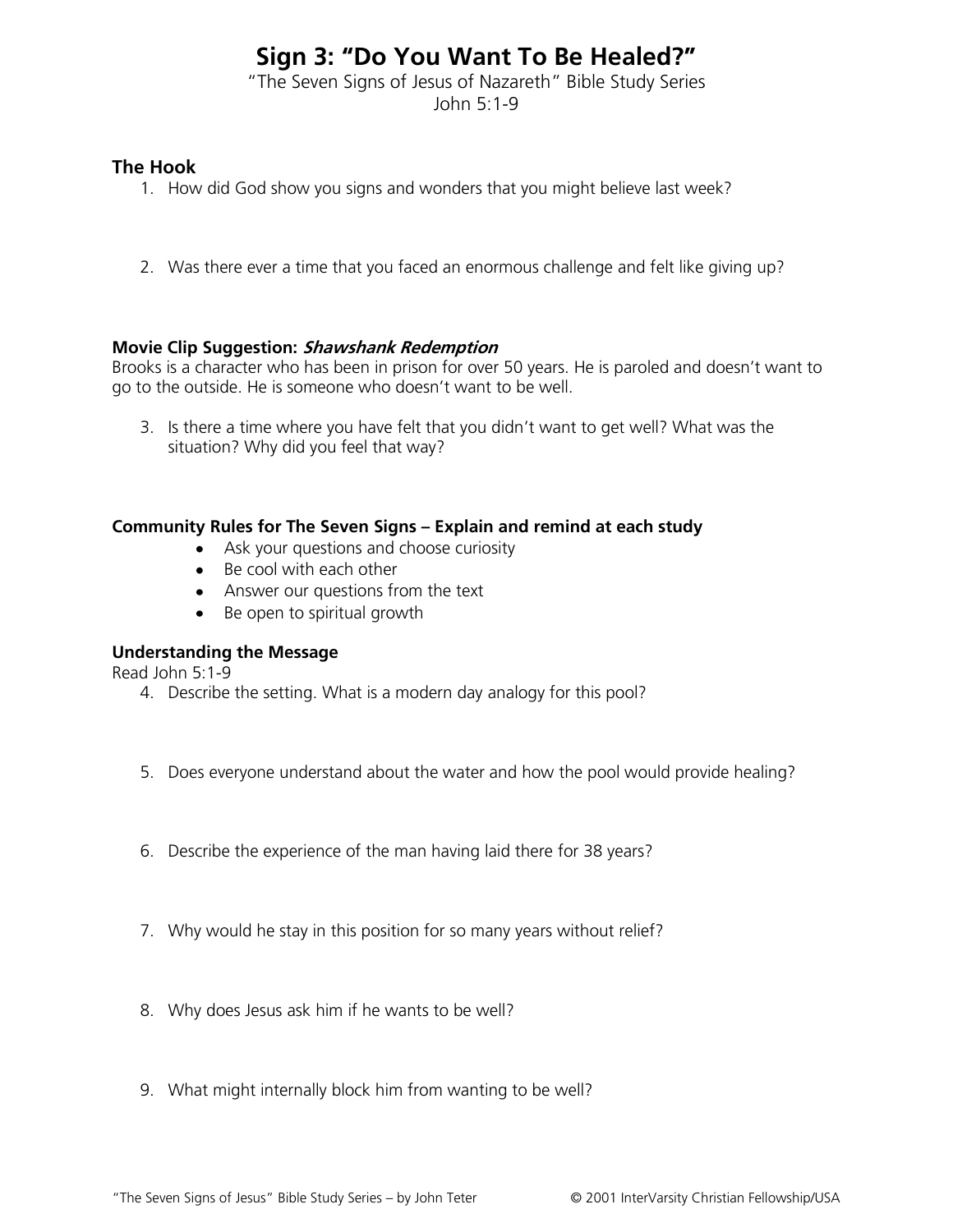*Teaching Note – Irony: John is using the literary feature of irony in the man's response. The two reasons he gives are exposed as foolishness when compared to Jesus' person. There is no man because Jesus is the Son of God, not a mere man. He can't be put into the pool. Yet, before him stands the very source of the Living Water that just gave life to the woman at the well and her entire Samaritan village. The man thinks of God as offering a Dixie cup of healing. God is offering an ocean of healing in the Source.*

- 11. What might it have felt like for the man to begin walking again?
- 12. What is the unseen spiritual reality the healing of the lame man points to?
	- God offers wholeness and healing in oceans, not small pools.
	- Jesus, in whom is life, can come into any dark, despondent situation with his life.
	- Another unseen reality?
- 13. What are lessons we can learn from the Sign?
	- Jesus will not take our excuses for why we are not well.
	- $\bullet$  Jesus gives us the power to get up and be well if we are not it is our block.
	- Change is scary and we often choose to stay in our brokenness rather than change.
	- Another lesson?

#### **Does It Work?**

Tell a story about how Jesus helped you to "Get Up" and how the change brought you life.

#### **Your Story**

- 14. Do you want to be well?
- 15. Do you see patterns of growing comfort in patterns of brokenness?
- 16. What is one area of your life when you can climb into the Ocean of Jesus' healing?
- 17. Would you consider allowing the GIG leader or an IV friend pray for you this week?